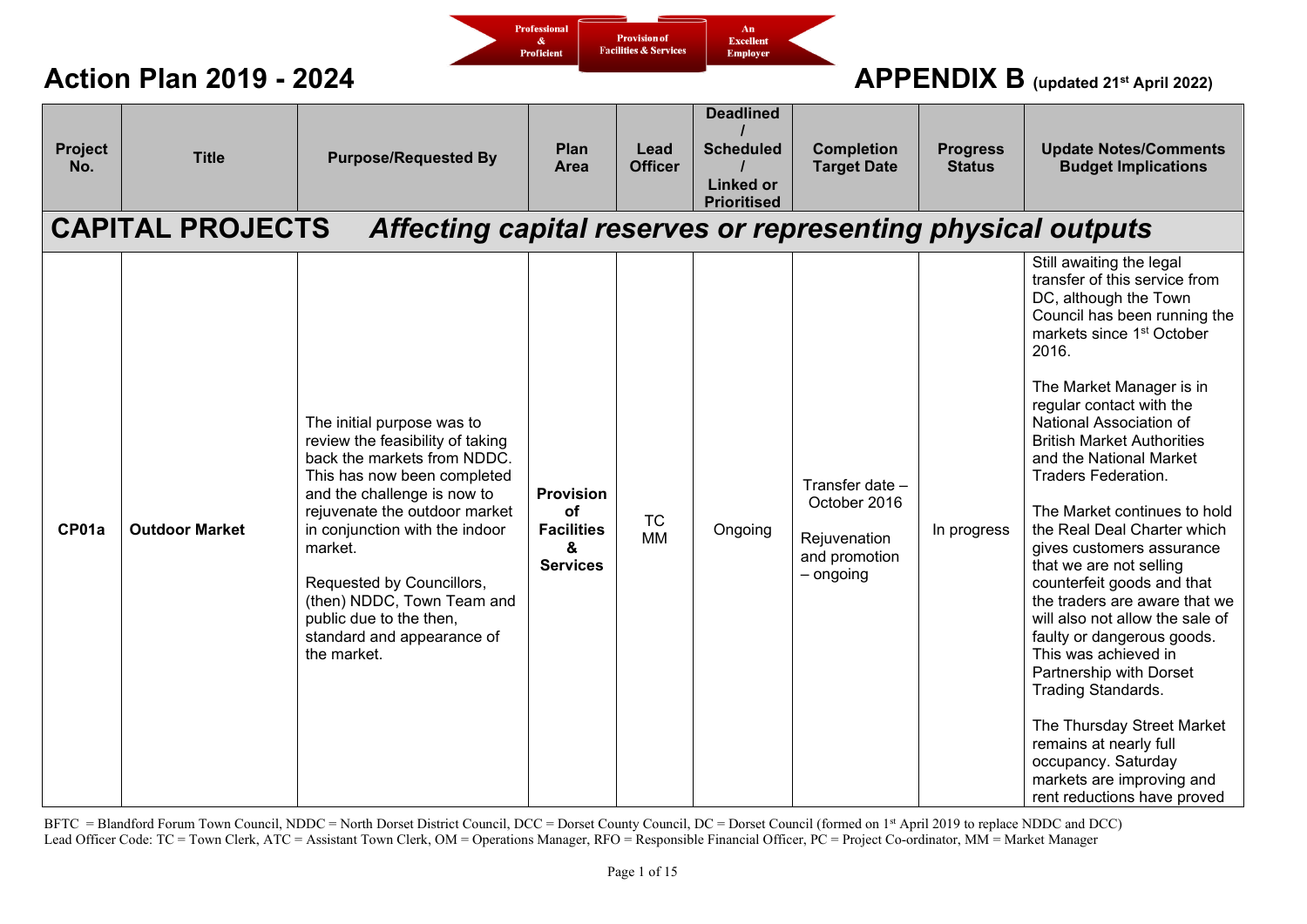

| Project<br>No. | <b>Title</b>                                                             | <b>Purpose/Requested By</b>                          | Plan<br><b>Area</b>                                                 | Lead<br><b>Officer</b>              | <b>Deadlined</b><br><b>Scheduled</b><br><b>Linked or</b><br><b>Prioritised</b> | <b>Completion</b><br><b>Target Date</b> | <b>Progress</b><br><b>Status</b> | <b>Update Notes/Comments</b><br><b>Budget Implications</b>                                                                                                                                                                                                                                                                                                                                                                                                     |
|----------------|--------------------------------------------------------------------------|------------------------------------------------------|---------------------------------------------------------------------|-------------------------------------|--------------------------------------------------------------------------------|-----------------------------------------|----------------------------------|----------------------------------------------------------------------------------------------------------------------------------------------------------------------------------------------------------------------------------------------------------------------------------------------------------------------------------------------------------------------------------------------------------------------------------------------------------------|
|                |                                                                          |                                                      |                                                                     |                                     |                                                                                |                                         |                                  | helpful with marketing.<br>The indoor and Shamble<br>markets have restarted<br>occupancy is improving The<br>Street Market remained open<br>throughout the lockdown for<br>those traders considered<br>essential. The "non-<br>essential" traders have all<br>returned.<br>At the T&GP meeting in<br>March it was decided to<br>continue with the Winter rate<br>of £15 per pitch until 31 <sup>st</sup> July<br>2022, without the free week<br>in every four. |
| CP01b          | <b>Dorset Council Grant</b><br>of £70,000 for market<br>area enhancement | Legacy amount given to the<br>Town Council from NDDC | <b>Provision</b><br>of<br><b>Facilities</b><br>&<br><b>Services</b> | <b>TC</b><br><b>OM</b><br><b>MM</b> | Prioritised                                                                    | 2025                                    | In progress                      | A working group has been<br>formed, including the Town<br>Team and a Dorset Council<br>officer.<br>The working group remit has<br>been extended to include the<br>Covid-19 Town Centre<br>Recovery, as well as parking<br>and road access.<br>A Town Centre Recovery<br>survey was sent to all<br>households with response<br>deadline 30th Sept.<br>Responses were discussed                                                                                  |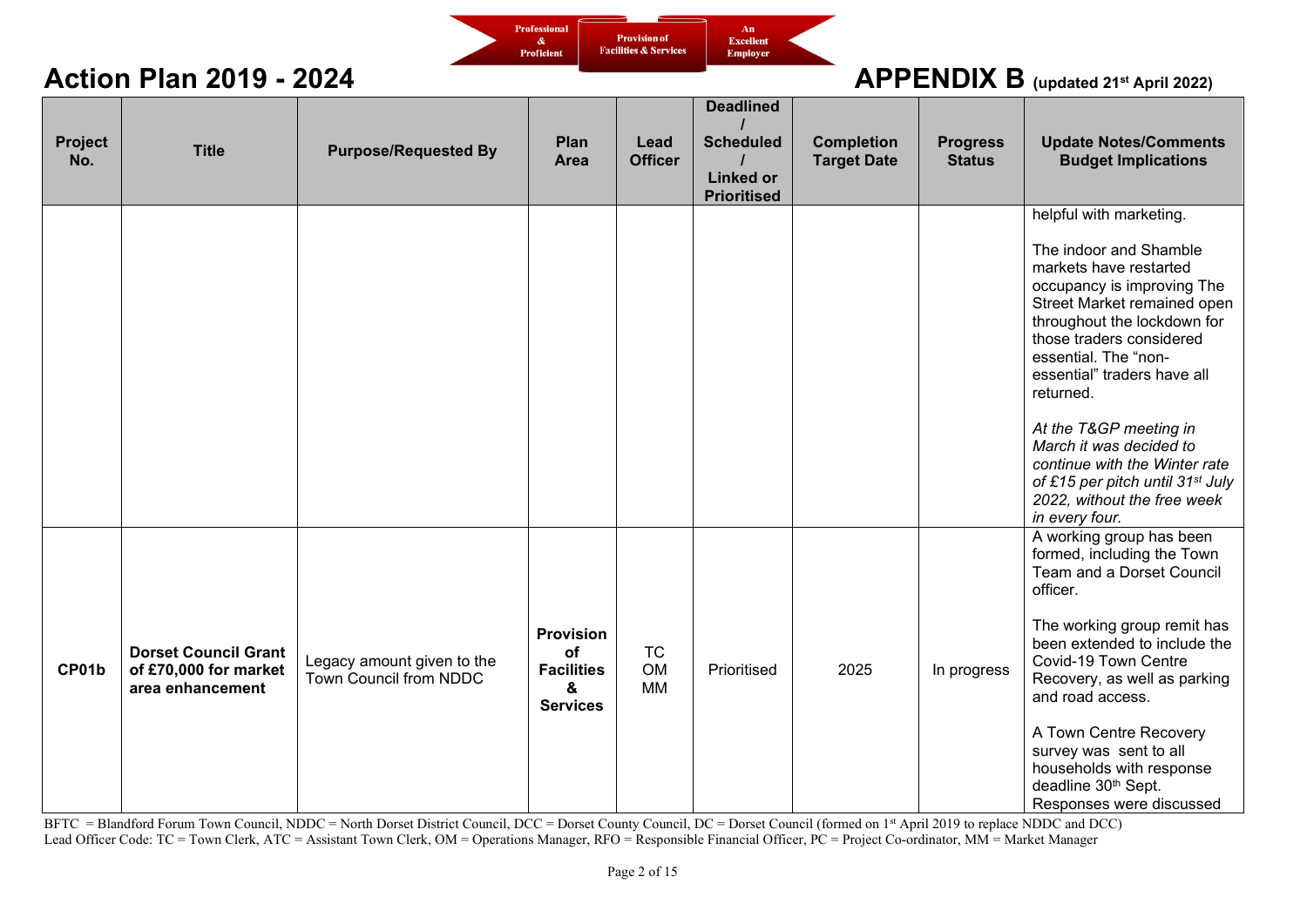

| Project<br>No. | <b>Title</b>                         | <b>Purpose/Requested By</b>                                                                                                                                                                                                                | Plan<br><b>Area</b>                                                 | Lead<br><b>Officer</b> | <b>Deadlined</b><br><b>Scheduled</b><br><b>Linked or</b><br><b>Prioritised</b> | <b>Completion</b><br><b>Target Date</b> | <b>Progress</b><br><b>Status</b> | <b>Update Notes/Comments</b><br><b>Budget Implications</b>                                                                                                                                                                                                                                                                                                                                                                                                |
|----------------|--------------------------------------|--------------------------------------------------------------------------------------------------------------------------------------------------------------------------------------------------------------------------------------------|---------------------------------------------------------------------|------------------------|--------------------------------------------------------------------------------|-----------------------------------------|----------------------------------|-----------------------------------------------------------------------------------------------------------------------------------------------------------------------------------------------------------------------------------------------------------------------------------------------------------------------------------------------------------------------------------------------------------------------------------------------------------|
|                |                                      |                                                                                                                                                                                                                                            |                                                                     |                        |                                                                                |                                         |                                  | and evaluated with a<br>recommendation approved<br>by TC to support in principle<br>a 3-month temporary trial of<br>pedestrianisation of half of<br>the Market Place, subject to<br>Covid-19 restrictions.<br>A new timeline has to be<br>established as DC Highways<br>paving slab replacement<br>works are now set to last<br>until September 2022.                                                                                                     |
| <b>CP02</b>    | <b>Corn Exchange</b><br>Regeneration | To carry out a complete<br>refurbishment and<br>enhancement and equipping of<br>the facility for use as a multi-<br>purpose venue.<br>Requested by Councillors and<br>the public. Supported by shops<br>and businesses and (then)<br>NDDC. | <b>Provision</b><br>of<br><b>Facilities</b><br>&<br><b>Services</b> | <b>TC</b><br><b>OM</b> | Prioritised                                                                    | Ongoing                                 | Ongoing                          | The lobby glazing works<br>have been completed.<br>LBC submitted for<br>architectural lighting, which<br>has been approved (3/4/18)<br>subject to conditions.<br>Architectural lighting has<br>been installed. Awaiting<br>discharge of conditions. .<br>Ingham Pinnock Associates<br>have been appointed.<br>Nov 2020 - a new<br>communications strategy<br>was adopted.<br>April 2021 - consultations<br>have been held and<br>preliminary plans are in |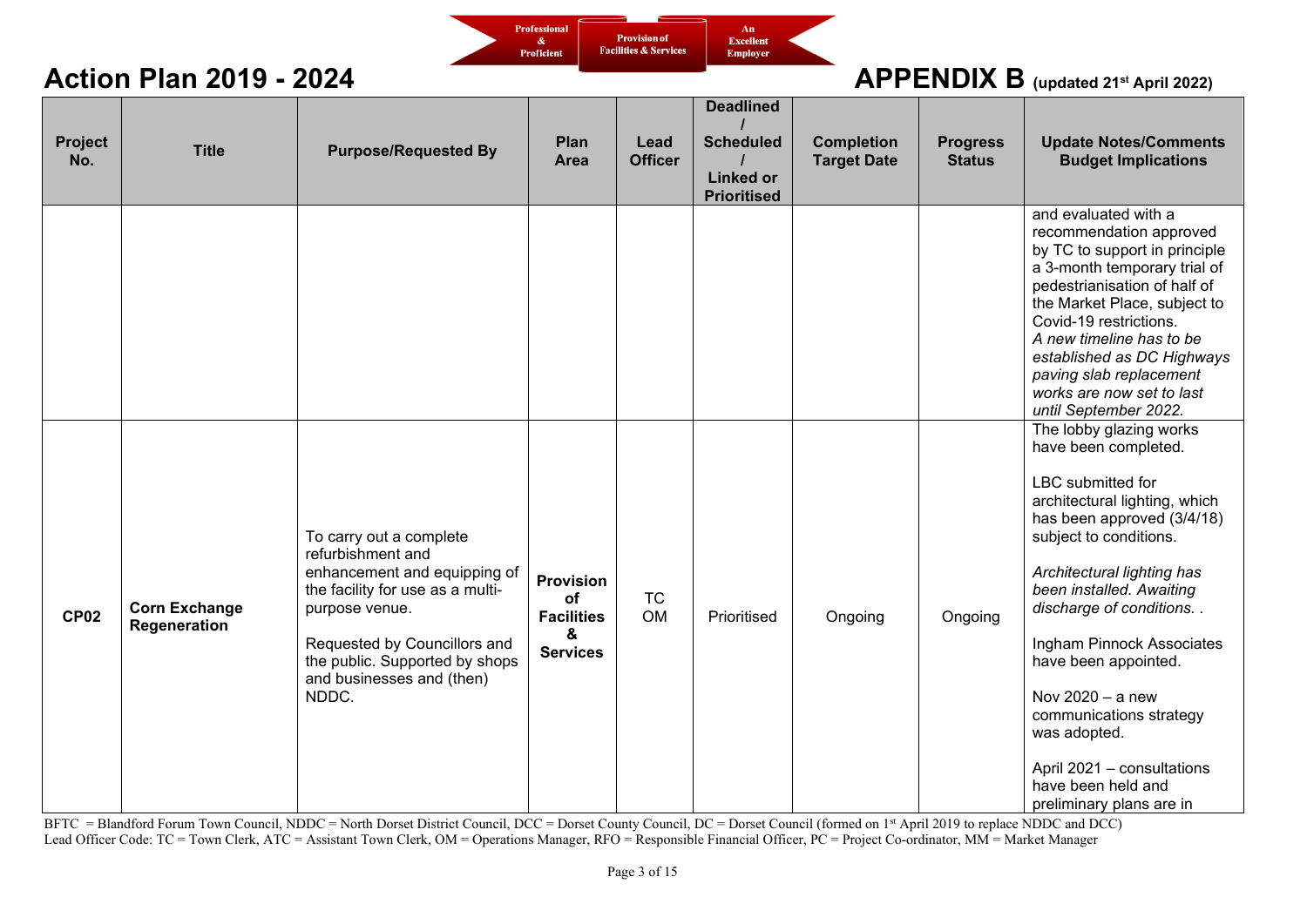

| <b>Project</b><br>No. | <b>Title</b>                                                                        | <b>Purpose/Requested By</b>                                                                                                                                                                        | Plan<br><b>Area</b>                                                        | Lead<br><b>Officer</b> | <b>Deadlined</b><br><b>Scheduled</b><br><b>Linked or</b><br><b>Prioritised</b> | <b>Completion</b><br><b>Target Date</b>                                                                            | <b>Progress</b><br><b>Status</b> | <b>Update Notes/Comments</b><br><b>Budget Implications</b>                                                                                                                                                                                                                                                                                                  |
|-----------------------|-------------------------------------------------------------------------------------|----------------------------------------------------------------------------------------------------------------------------------------------------------------------------------------------------|----------------------------------------------------------------------------|------------------------|--------------------------------------------------------------------------------|--------------------------------------------------------------------------------------------------------------------|----------------------------------|-------------------------------------------------------------------------------------------------------------------------------------------------------------------------------------------------------------------------------------------------------------------------------------------------------------------------------------------------------------|
|                       |                                                                                     |                                                                                                                                                                                                    |                                                                            |                        |                                                                                |                                                                                                                    |                                  | place.<br>A new M&E and Building<br>survey have been carried<br>out.<br>Work for planning application<br>for loft hatch in progress.                                                                                                                                                                                                                        |
| CP03a                 | <b>Cemetery Extension</b>                                                           | Phase $1 - To$ extend the<br>cemetery. Required due to<br>cemetery capacity.<br>Phase 2 - To consider other<br>uses for the extended space,<br>such as scattering of ashes/pet<br>cemetery.        | <b>Provision</b><br>οf<br><b>Facilities</b><br>&<br><b>Services</b>        | <b>TC</b><br><b>OM</b> | Scheduled                                                                      | Cemetery<br>Extension<br>Phase $1 -$<br>burials<br>expected to<br>take place in<br>2016<br>Phase $2 - Dec$<br>2017 | Completed                        | Phase 1 - Completed -<br>centrepiece unveiled April<br>2017.<br>Phase 2 - The scattering of<br>ashes is now offered on<br>existing grave spaces.<br>Investigations for scattering<br>of ashes in the extended<br>space have not yet been<br>investigated. Pet Cemetery<br>project abandoned due to<br>lack of support/demand from<br>members of the public. |
| CP03b                 | <b>Cemetery Wall</b>                                                                | Listed at residents' request by<br>HE in August 2016. Numerous<br>site meetings have taken<br>place. Agreed with<br>Conservation Officer to phase<br>the works, taking priority<br>sections first. | <b>Provision</b><br><b>of</b><br><b>Facilities</b><br>&<br><b>Services</b> | <b>OM</b>              | Scheduled                                                                      | Spring 2018                                                                                                        | Completed                        | Budget is committed.<br>Initial work to most unstable<br>area has been completed.<br>Staff will monitor wall closely.                                                                                                                                                                                                                                       |
| <b>CP04</b>           | <b>Venues Upgrade</b><br>/Renovation for<br><b>Sports Pavilions</b><br>a. Woodhouse | To budget and plan for the<br>redevelopment of the sports<br>pavilions.                                                                                                                            | <b>Provision</b><br>οf<br><b>Facilities</b><br>&                           | <b>TC</b><br><b>OM</b> | Scheduled                                                                      | Dec 2020                                                                                                           | Completed                        | a. Completed (new floor laid<br>in April 2017). See also<br>CP17 (extension).<br>b. Completed. Now                                                                                                                                                                                                                                                          |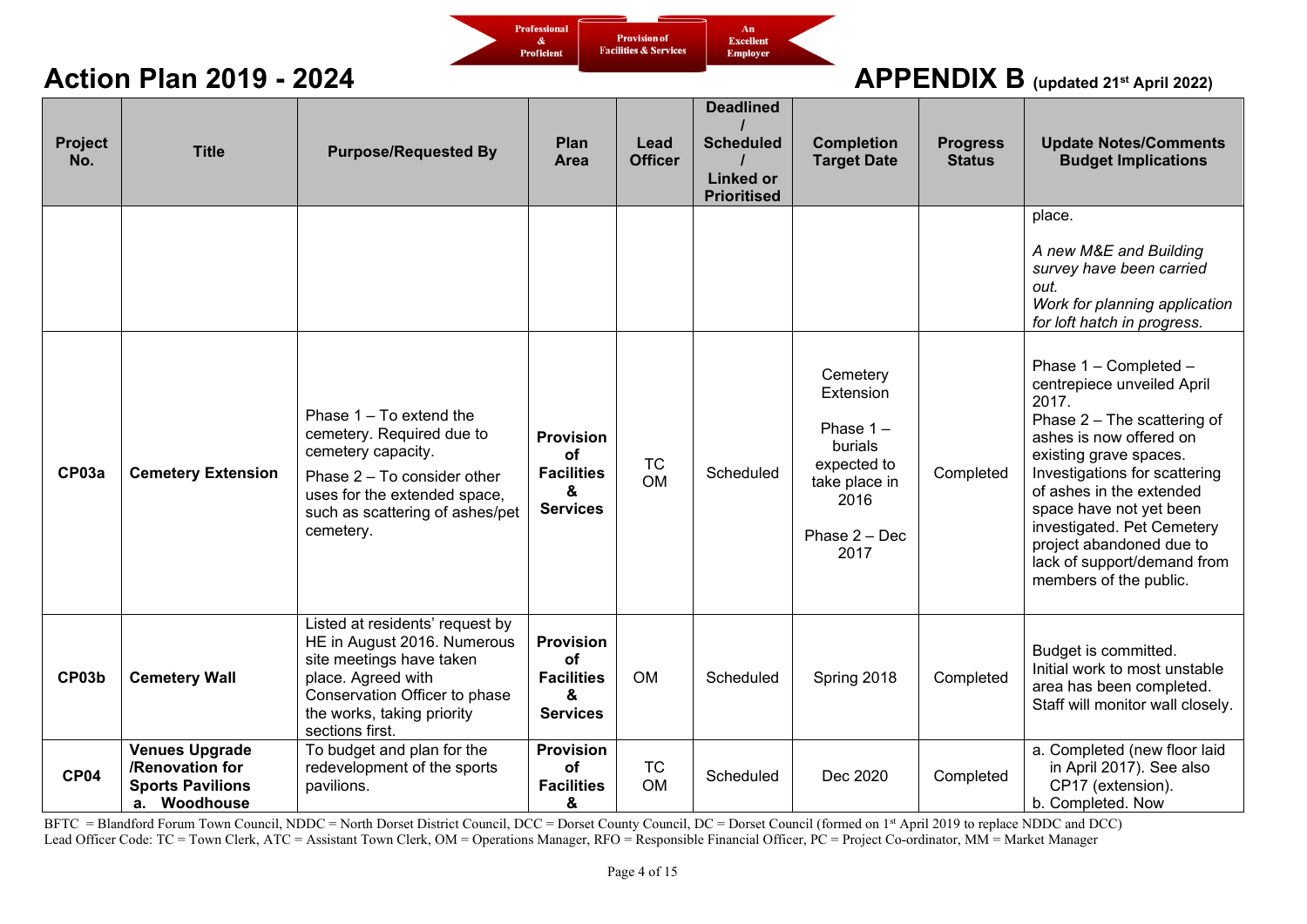

| Project<br>No. | <b>Title</b>                                                                                                                                                                                                                                                                                                                                         | <b>Purpose/Requested By</b>                                                                                                                                                                                                                                                                                                                                                                                                                                           | Plan<br>Area                                                        | Lead<br><b>Officer</b> | <b>Deadlined</b><br><b>Scheduled</b><br><b>Linked or</b><br><b>Prioritised</b> | <b>Completion</b><br><b>Target Date</b> | <b>Progress</b><br><b>Status</b> | <b>Update Notes/Comments</b><br><b>Budget Implications</b>                                                                                                                                                                                                                                                                                                                                                                |
|----------------|------------------------------------------------------------------------------------------------------------------------------------------------------------------------------------------------------------------------------------------------------------------------------------------------------------------------------------------------------|-----------------------------------------------------------------------------------------------------------------------------------------------------------------------------------------------------------------------------------------------------------------------------------------------------------------------------------------------------------------------------------------------------------------------------------------------------------------------|---------------------------------------------------------------------|------------------------|--------------------------------------------------------------------------------|-----------------------------------------|----------------------------------|---------------------------------------------------------------------------------------------------------------------------------------------------------------------------------------------------------------------------------------------------------------------------------------------------------------------------------------------------------------------------------------------------------------------------|
|                | <b>Gardens</b><br>b. Football Club at<br><b>Park Road</b><br><b>Recreation</b><br><b>Ground</b><br><b>Cricket Club at</b><br>C.<br><b>Park Road</b><br><b>Recreation</b><br>Ground<br><b>Bowls Club at</b><br>d.<br><b>Park Road</b><br><b>Recreation</b><br>Ground<br><b>Rugby Club at</b><br>е.<br><b>Larksmead</b><br><b>Recreation</b><br>Ground | Requested by Councillors,<br>members of the public and<br>sports clubs.<br>Reserves allocated for<br>respective projects with<br>additional funds from s106<br>contributions to assist the<br>sports clubs. BFTC agreed<br>£100,000 financial support,<br>which has been reallocated to<br>sports clubs due to negative<br>response from landowner re<br>land north of the bypass,<br>despite the need for more<br>pitches established by NDDC's<br>PPG17 assessment. | <b>Services</b>                                                     |                        |                                                                                |                                         |                                  | investigating possibility of<br>introducing floodlights.<br>c. Completed. Pavilion<br>refurbishment was<br>completed June 2020.<br>d. Completed.<br>e. Completed, relocation to<br><b>Larksmead Recreation</b><br>Ground and Pavilion.                                                                                                                                                                                    |
| <b>CP05</b>    | <b>Park Road Toilet</b><br><b>Block</b>                                                                                                                                                                                                                                                                                                              | To consider a future use for<br>the building now that the<br>transfer from NDDC is<br>complete. Discussions have<br>involved demolition of the<br>block to make way for<br>additional parking spaces.                                                                                                                                                                                                                                                                 | <b>Provision</b><br>of<br><b>Facilities</b><br>&<br><b>Services</b> | <b>OM</b>              | Scheduled                                                                      | December<br>2017                        | In progress                      | Councillors approved the<br>demolition of the toilet block<br>to create further parking<br>spaces. Initial meetings with<br>the contractor and an EVCP<br>provider have taken place to<br>discuss the works and SSE<br>quoted for the electrical<br>works (Jan 2021).<br>New 3-phase supply has<br>been installed.<br>New electric meter has been<br>installed.<br>Old power supply to be<br>disconnected in April. Works |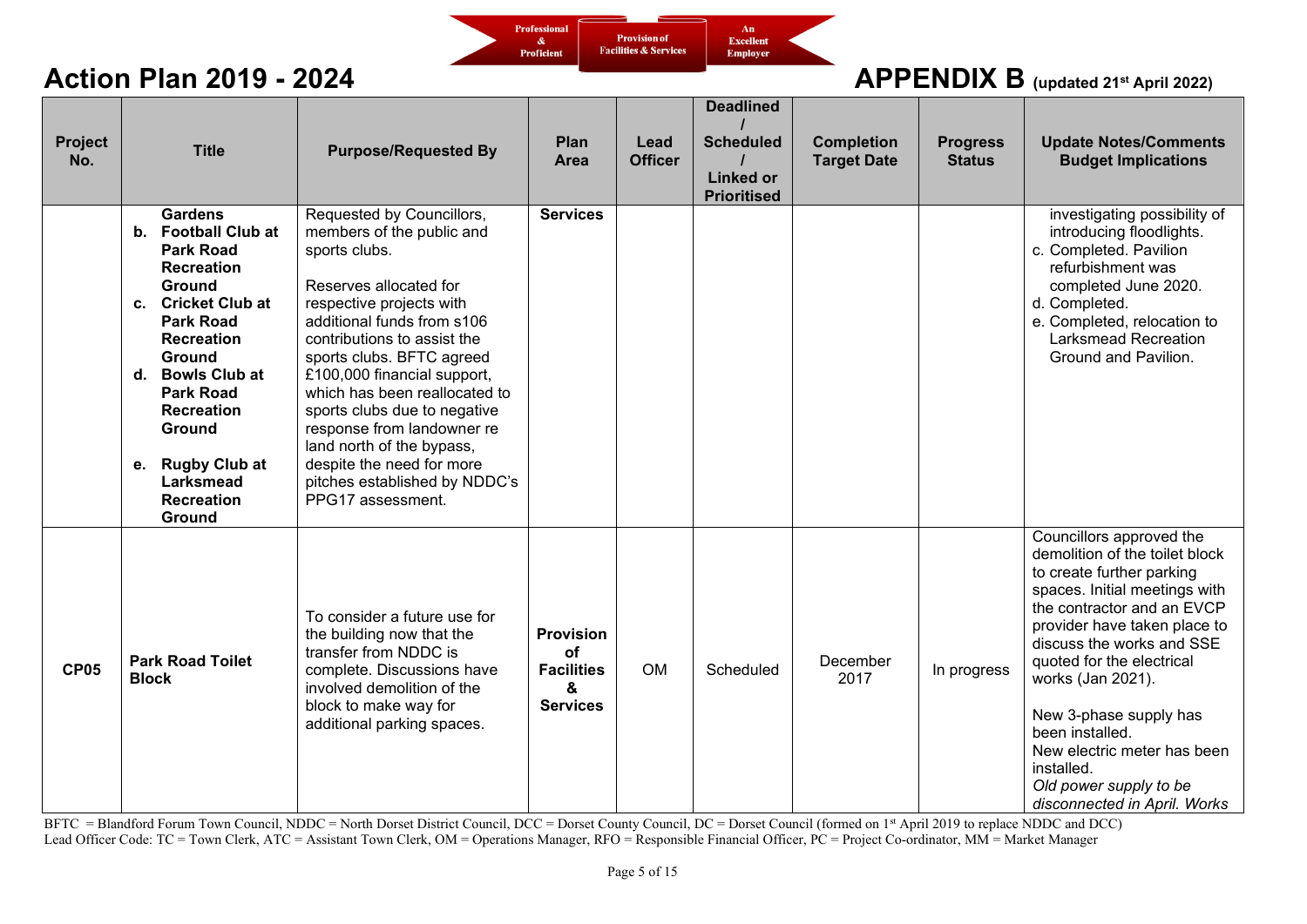

| Project<br>No. | <b>Title</b>                                  | <b>Purpose/Requested By</b>                                                                                                                                                                                                                                                                                                                                                                                                                                                                                                                                                                           | Plan<br>Area                                                        | Lead<br><b>Officer</b>  | <b>Deadlined</b><br><b>Scheduled</b><br><b>Linked or</b><br><b>Prioritised</b> | <b>Completion</b><br><b>Target Date</b>                                                                                            | <b>Progress</b><br><b>Status</b> | <b>Update Notes/Comments</b><br><b>Budget Implications</b>                                                                                                                                                                                                                                                                                                                                                                                                                                                                                                                                                                                                        |
|----------------|-----------------------------------------------|-------------------------------------------------------------------------------------------------------------------------------------------------------------------------------------------------------------------------------------------------------------------------------------------------------------------------------------------------------------------------------------------------------------------------------------------------------------------------------------------------------------------------------------------------------------------------------------------------------|---------------------------------------------------------------------|-------------------------|--------------------------------------------------------------------------------|------------------------------------------------------------------------------------------------------------------------------------|----------------------------------|-------------------------------------------------------------------------------------------------------------------------------------------------------------------------------------------------------------------------------------------------------------------------------------------------------------------------------------------------------------------------------------------------------------------------------------------------------------------------------------------------------------------------------------------------------------------------------------------------------------------------------------------------------------------|
|                |                                               |                                                                                                                                                                                                                                                                                                                                                                                                                                                                                                                                                                                                       |                                                                     |                         |                                                                                |                                                                                                                                    |                                  | to car park can then<br>commence.                                                                                                                                                                                                                                                                                                                                                                                                                                                                                                                                                                                                                                 |
| <b>CP06</b>    | <b>Marsh &amp; Ham Toilet</b><br><b>Block</b> | Refurbish toilets pending<br>development.<br>Requested by Councillors and<br>members of the public and<br>recommended by staff.                                                                                                                                                                                                                                                                                                                                                                                                                                                                       | <b>Provision</b><br>of<br><b>Facilities</b><br>&<br><b>Services</b> | <b>OM</b>               | Scheduled                                                                      | May 2020                                                                                                                           | In progress                      | Quotes were being sought<br>for refurbishment. Priority is<br>reopening the accessible<br>unit. The disabled unit has<br>been refurbished.                                                                                                                                                                                                                                                                                                                                                                                                                                                                                                                        |
| <b>CP07</b>    | <b>CCTV/ANPR Scheme</b>                       | To provide town centre CCTV<br>coverage that links to the<br>police station to prevent crime<br>and disorder (Natural<br><b>Environment and Communities</b><br>Act 2006 s40)<br>requested by Police,<br>Councillors and public.<br>Phase 1 – Two cameras in the<br>Market Place (introduced<br>September 2007).<br>Phase 2 - Mobile and fixed<br>cameras located at Marsh &<br>Ham car park (now<br>Larksmead) and Salisbury<br>Street.<br>Phase 3 - Bottom of Damory<br><b>Street</b><br>Phase 4 - To introduce an<br>agreement with the Police<br>Phase 5 - To introduce 4 x<br><b>ANPR</b> cameras | <b>Provision</b><br>of<br><b>Facilities</b><br>&<br><b>Services</b> | <b>TC</b><br><b>ATC</b> | Prioritised                                                                    | Phase $1 -$<br>Completed<br>Phase $2 -$<br>Completed<br>Phase $3 -$<br>Completed<br>Phase $5 -$<br>Funding<br>approved Nov<br>2017 | In progress                      | Phase $4$ – working with<br>Police. Draft sent for<br>consideration September<br>2015, further work being<br>done following a meeting in<br>September 2016 and<br>September 2017. New<br>Inspector in post and<br>discussions are on-going.<br>Phase 5 - Installed in March<br>2018 and extended in March<br>2019.<br>The new CCTV system and<br>cameras were installed in<br>June 2018 and subsequent<br>updates to WIFI bridges<br>have been installed.<br>Additional cameras to be<br>installed at Marsh & Ham<br>and Badger Cross.<br>CCTV budgets for<br>maintenance and accruals<br>for replacement equipment<br>are in place.<br>A new PC was installed at |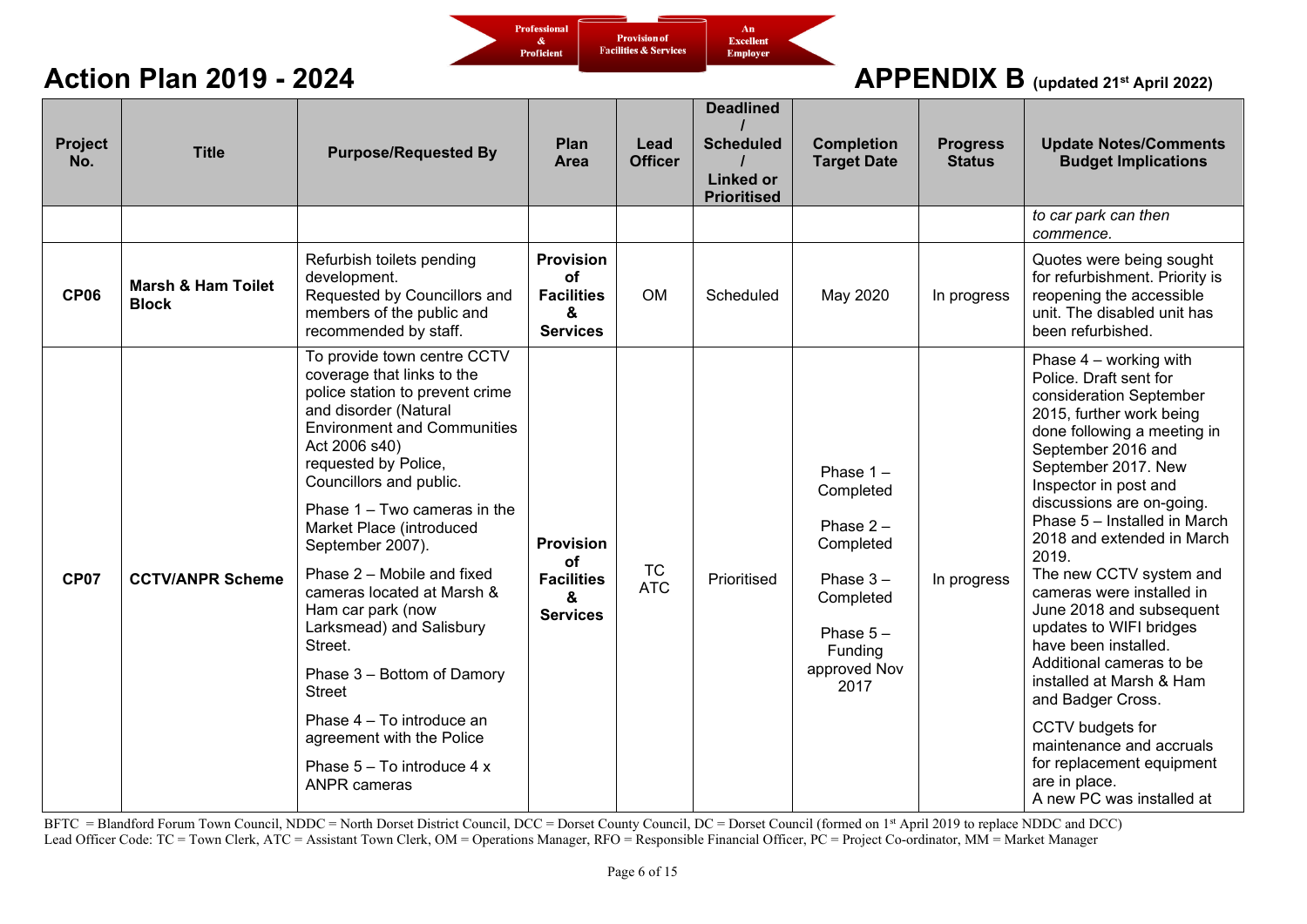

## **Action Plan 2019 - 2024** *COLLEGATE: APPENDIX B* (updated 21st April 2022)

| Project<br>No. | <b>Title</b>          | <b>Purpose/Requested By</b>                                                                                                                                                                                                                                                                                                                                                                                                                                                                                                | Plan<br>Area                                                               | Lead<br><b>Officer</b> | <b>Deadlined</b><br><b>Scheduled</b><br><b>Linked or</b><br><b>Prioritised</b> | <b>Completion</b><br><b>Target Date</b>                                            | <b>Progress</b><br><b>Status</b>                                                                                                                                                              | <b>Update Notes/Comments</b><br><b>Budget Implications</b>                                                                                                                                                                                |
|----------------|-----------------------|----------------------------------------------------------------------------------------------------------------------------------------------------------------------------------------------------------------------------------------------------------------------------------------------------------------------------------------------------------------------------------------------------------------------------------------------------------------------------------------------------------------------------|----------------------------------------------------------------------------|------------------------|--------------------------------------------------------------------------------|------------------------------------------------------------------------------------|-----------------------------------------------------------------------------------------------------------------------------------------------------------------------------------------------|-------------------------------------------------------------------------------------------------------------------------------------------------------------------------------------------------------------------------------------------|
|                |                       | Phase 6 - Replace CCTV<br>town centre system                                                                                                                                                                                                                                                                                                                                                                                                                                                                               |                                                                            |                        |                                                                                |                                                                                    |                                                                                                                                                                                               | the Police station to improve<br>the speed of the system.                                                                                                                                                                                 |
| <b>CP08</b>    | <b>Old Bath House</b> | Conservation & heritage<br>protection exercise to preserve<br>important town monument to<br>mark where the entrance was<br>to the old church alms houses<br>burnt down in the 1731 fire.<br>Requested by Councillors,<br>Museum and Civic Society due<br>to condition of the building.                                                                                                                                                                                                                                     | <b>Provision</b><br><b>of</b><br><b>Facilities</b><br>&<br><b>Services</b> | <b>TC</b><br>PC        | Prioritised                                                                    | 2020                                                                               | Completed                                                                                                                                                                                     | The TC approved the sale of<br>the OBH on 30 <sup>th</sup> September<br>2019.<br>Transfer completed.                                                                                                                                      |
| <b>CP09</b>    | <b>Railway Arches</b> | To agree the long-term future<br>of the arches and put to good<br>use or remove.<br>Requested by Councillors and<br>the public.<br>The Blandford Railway Arches<br>Trust (BRAT) was formed in<br>2010 with the objective of<br>producing a five-year<br>management plan for the<br>preservation and enhancement<br>of this important and historic<br>structure on Langton<br>Meadows. It is working with<br>BFTC to secure their future as<br>a last surviving feature of the<br>Somerset & Dorset Railway in<br>the town. | <b>Provision</b><br>οf<br><b>Facilities</b><br>&<br><b>Services</b>        | <b>TC</b><br><b>OM</b> | Prioritised                                                                    | Phase $1 -$<br>completed<br>2016<br>Phase 2-2019<br>Railings-<br>Feb/March<br>2020 | Phase $1 -$<br>completed<br>Phase $2 -$<br><b>BRAT</b> to<br>progress<br>plans to<br>raise funds<br>to remove<br>soil from top<br>of arches<br>and enable<br>public<br>access. -<br>Completed | Refurbishment is completed.<br>Safety railings installed.<br>Additional building works<br>carried out.<br>Unsupervised opening 9am-<br>2.30pm from 1 <sup>st</sup> September<br>2020.<br>Open to the public, within the<br>opening times. |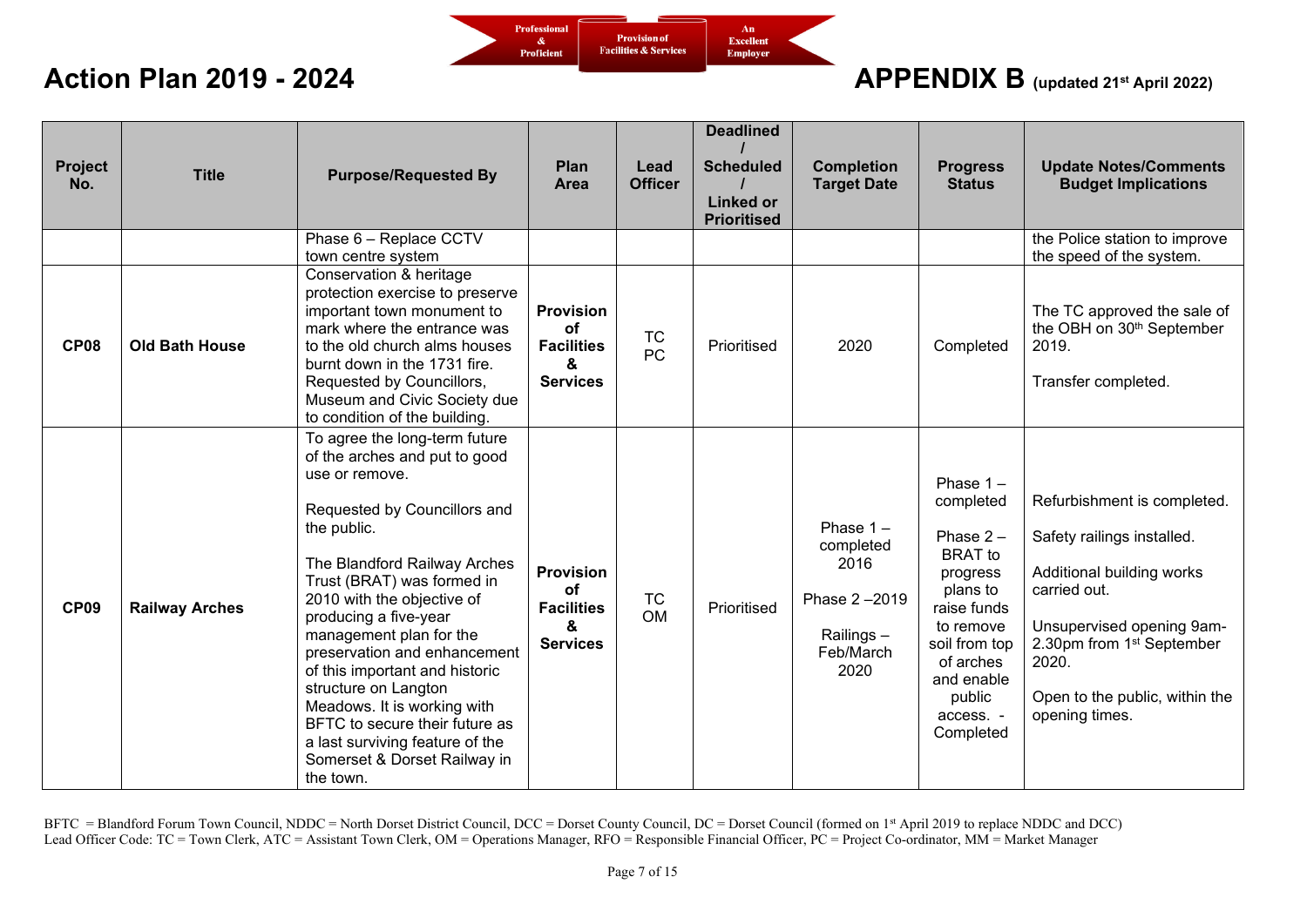

| Project<br>No. | <b>Title</b>                                | <b>Purpose/Requested By</b>                              | Plan<br>Area                                                               | Lead<br><b>Officer</b>               | <b>Deadlined</b><br><b>Scheduled</b><br><b>Linked or</b><br><b>Prioritised</b> | <b>Completion</b><br><b>Target Date</b> | <b>Progress</b><br><b>Status</b> | <b>Update Notes/Comments</b><br><b>Budget Implications</b>                                                                                                                                                                                                                                                                                                                                                                                                                      |
|----------------|---------------------------------------------|----------------------------------------------------------|----------------------------------------------------------------------------|--------------------------------------|--------------------------------------------------------------------------------|-----------------------------------------|----------------------------------|---------------------------------------------------------------------------------------------------------------------------------------------------------------------------------------------------------------------------------------------------------------------------------------------------------------------------------------------------------------------------------------------------------------------------------------------------------------------------------|
| CP10a          | <b>Badbury Heights</b><br>Phase 2 Play Area | To build a LEAP in the central<br>green area of Phase 2. | <b>Provision</b><br>of<br><b>Facilities</b><br>&<br><b>Services</b>        | <b>TC</b><br><b>ATC</b><br><b>OM</b> | Linked<br>to<br><b>PE02</b>                                                    | 2018<br>(Phase $1 -$<br>completed)      | Completed                        | Phase 2 has been<br>transferred (January 2018),<br>Play area has been installed<br>and officially opened on 7th<br>July.<br>Grounds staff are now<br>including this area in the<br>maintenance schedule.                                                                                                                                                                                                                                                                        |
| CP10b          | <b>Badbury Heights</b><br>Phase 2 POS       | To take over maintenance of<br>POS.                      | <b>Provision</b><br>of<br><b>Facilities</b><br>&<br><b>Services</b>        | <b>TC</b><br><b>OM</b>               | Linked<br>to<br><b>PE02</b>                                                    | 2018                                    | Completed                        |                                                                                                                                                                                                                                                                                                                                                                                                                                                                                 |
| CP10c          | <b>Badbury Heights</b><br>Phase 3A POS      | To maintain POS areas.<br>S106 negotiated.               | <b>Provision</b><br><b>of</b><br><b>Facilities</b><br>&<br><b>Services</b> | <b>TC</b><br><b>OM</b>               | Linked<br>to<br><b>PE02</b>                                                    | Unknown                                 | In progress                      | Further to TC decision to<br>require all adoptions to be<br>completed and evidenced,<br>land transfer process has<br>stalled pending developer<br>completion of all necessary<br>work.<br>Officers will prioritise play<br>areas once the land is<br>transferred.<br>November 2020 - The Town<br>Council's solicitor has<br>confirmed that the long-<br>awaited transfer documents<br>for Phase 3a and Phase 3b<br>are due to be received<br>shortly.<br>April 2022- no update. |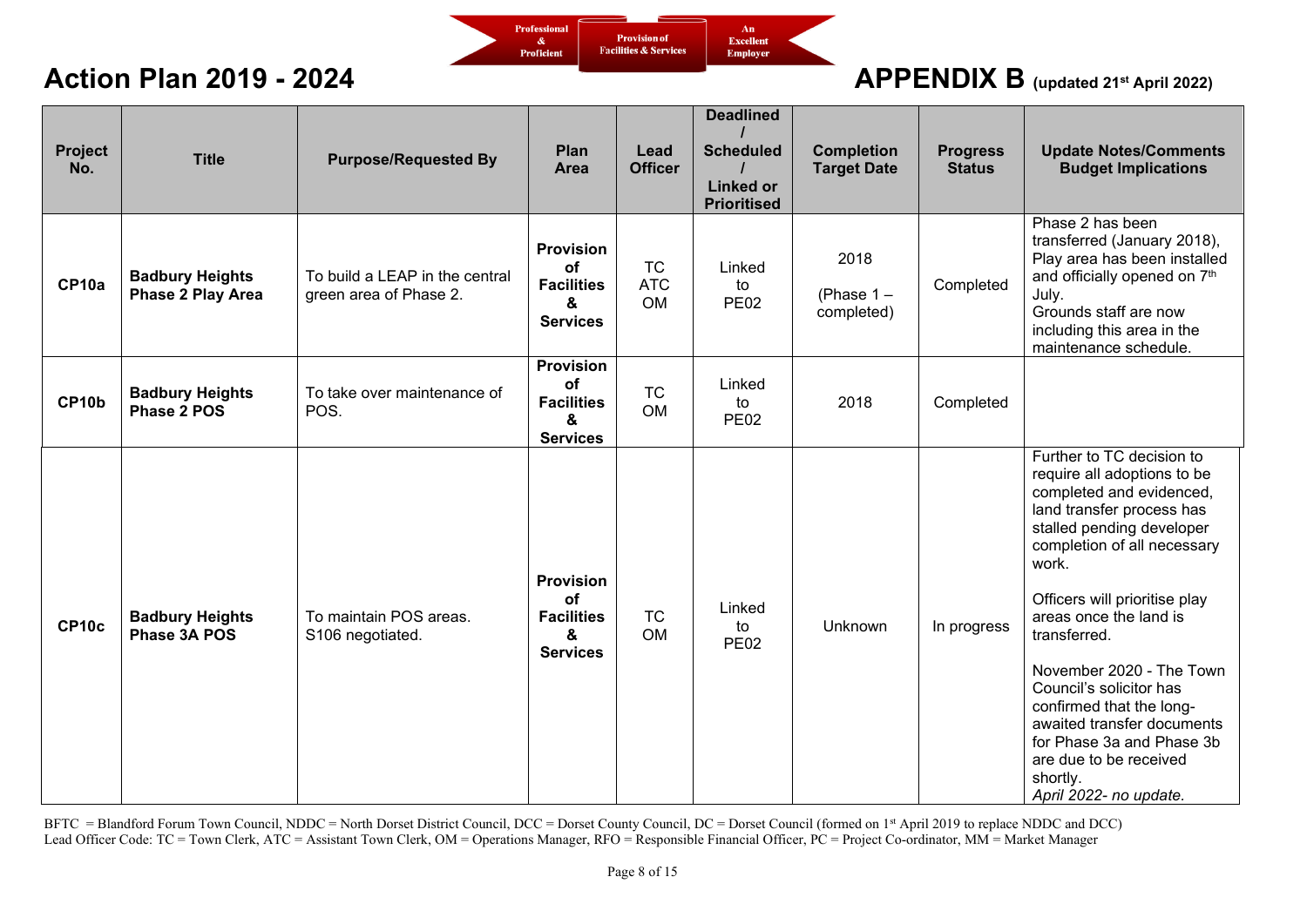

| Project<br>No. | <b>Title</b>                                  | <b>Purpose/Requested By</b>                                                 | Plan<br>Area                                                        | Lead<br><b>Officer</b>                     | <b>Deadlined</b><br><b>Scheduled</b><br><b>Linked or</b><br><b>Prioritised</b> | <b>Completion</b><br><b>Target Date</b> | <b>Progress</b><br><b>Status</b> | <b>Update Notes/Comments</b><br><b>Budget Implications</b>                                                                                                                                                                                                                                                                                                        |
|----------------|-----------------------------------------------|-----------------------------------------------------------------------------|---------------------------------------------------------------------|--------------------------------------------|--------------------------------------------------------------------------------|-----------------------------------------|----------------------------------|-------------------------------------------------------------------------------------------------------------------------------------------------------------------------------------------------------------------------------------------------------------------------------------------------------------------------------------------------------------------|
| CP10d          | <b>Badbury Heights</b><br>Phase 3a Play Areas | To build a LAP, LEAP and<br>NEAP.                                           |                                                                     | <b>TC</b><br><b>ATC</b><br><b>OM</b>       | Linked<br>to<br><b>PE02</b>                                                    | <b>Unknown</b>                          | In progress                      |                                                                                                                                                                                                                                                                                                                                                                   |
| CP10e          | <b>Badbury Heights</b><br>Phase 3b POS        | To take over maintenance of<br>POS.                                         |                                                                     | <b>TC</b><br><b>OM</b>                     | Linked<br>to<br><b>PE02</b>                                                    | <b>Unknown</b>                          | In progress                      |                                                                                                                                                                                                                                                                                                                                                                   |
| CP10f          | <b>Badbury Heights</b><br>Phase 3b Play Area  | To build a LAP.                                                             |                                                                     | $\overline{TC}$<br><b>ATC</b><br><b>OM</b> | Linked<br>to<br><b>PE02</b>                                                    | Unknown                                 | In progress                      |                                                                                                                                                                                                                                                                                                                                                                   |
| <b>CP11</b>    | <b>Westbury Way</b>                           | To take over maintenance of<br>POS and two play areas.                      |                                                                     | $\overline{TC}$<br><b>ATC</b><br><b>OM</b> | Linked<br>to<br><b>PE02</b>                                                    | Unknown                                 | In progress                      | TC re-affirmed the desire to<br>take over the land subject to<br>conditions (March 2019).                                                                                                                                                                                                                                                                         |
| <b>CP12</b>    | <b>Skate Park</b>                             | To continue to replace existing<br>equipment in consultation with<br>users. | <b>Provision</b><br>of<br><b>Facilities</b><br>&<br><b>Services</b> | <b>TC</b><br><b>OM</b>                     | Ongoing                                                                        | Ongoing                                 | In progress                      | Replacement works took<br>place on some equipment<br>early 2017 and 2019 to<br>further enhance the park.<br>Councillors approved to go<br>out to tender for works on the<br>skate park (Dec 2019). DC to<br>confirm extension of the<br>lease before tenders are<br>sought.<br>Equipment replacement<br>works are ongoing. Waiting<br>for DC lease documentation. |
| <b>CP13</b>    | <b>Town Pump</b>                              | To restore the Town Pump                                                    | <b>Provision</b><br>of<br><b>Facilities</b><br>&<br><b>Services</b> | <b>TC</b><br><b>ATC</b>                    | Scheduled                                                                      | <b>TBC</b>                              | Completed                        | S106 application was<br>successful, and three quotes<br>were sought using a<br>Specification of Works<br>report. A contractor for the<br>restoration was appointed at<br>the TC meeting on 30th<br>September 2019. LBC has                                                                                                                                        |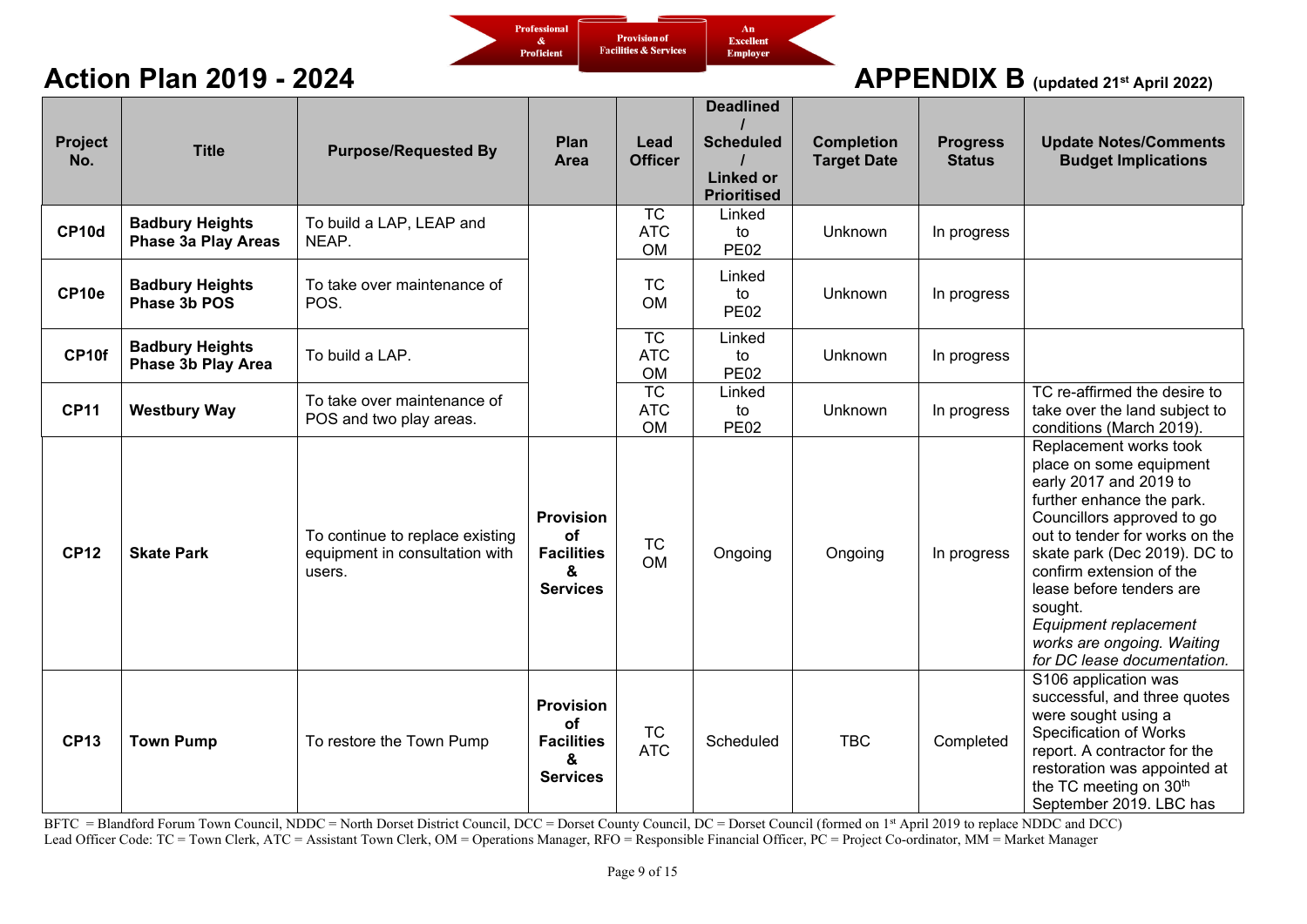

| <b>Project</b><br>No. | <b>Title</b>                            | <b>Purpose/Requested By</b>                                                                                         | Plan<br>Area                                                        | Lead<br><b>Officer</b>  | <b>Deadlined</b><br><b>Scheduled</b><br><b>Linked or</b><br><b>Prioritised</b> | <b>Completion</b><br><b>Target Date</b> | <b>Progress</b><br><b>Status</b>          | <b>Update Notes/Comments</b><br><b>Budget Implications</b>                                                                                                                                                                                                                                                                                                                                                                                                                                                                                                                     |
|-----------------------|-----------------------------------------|---------------------------------------------------------------------------------------------------------------------|---------------------------------------------------------------------|-------------------------|--------------------------------------------------------------------------------|-----------------------------------------|-------------------------------------------|--------------------------------------------------------------------------------------------------------------------------------------------------------------------------------------------------------------------------------------------------------------------------------------------------------------------------------------------------------------------------------------------------------------------------------------------------------------------------------------------------------------------------------------------------------------------------------|
|                       |                                         |                                                                                                                     |                                                                     |                         |                                                                                |                                         |                                           | been submitted and<br>approved. Works started in<br>September and were<br>completed in October 2020.                                                                                                                                                                                                                                                                                                                                                                                                                                                                           |
| <b>CP14</b>           | <b>Promotional Video of</b><br>the Town | To create a promotional video<br>for use on website, social<br>media and by local<br>businesses.                    | <b>Provision</b><br>οf<br><b>Facilities</b><br>&<br><b>Services</b> | <b>TC</b><br><b>PC</b>  | Deadlined                                                                      | August 2018                             | Completed                                 | The videos have been<br>published and will continue<br>to be shared.                                                                                                                                                                                                                                                                                                                                                                                                                                                                                                           |
| <b>CP15</b>           | <b>Christmas Lights</b>                 | To continue to replace existing<br>equipment and introduce new<br>products in response to public<br>demand.         | <b>Provision</b><br>of<br><b>Facilities</b><br>8<br><b>Services</b> | <b>ATC</b><br><b>OM</b> | Ongoing                                                                        | Ongoing                                 | In progress                               | S106 application was<br>successful and pole mount<br>decorations were introduced<br>in 2018. Eleven further<br>column lights for West Street<br>and East Street have been<br>purchased and net lights for<br>yew trees in church yard for<br>2019.<br>A lighting scheme was<br>introduced for Woodhouse<br>Gardens, which was very<br>well received by the public<br>and the Merry Christmas<br>sign was refitted with LED<br>lights and installed in WHG.<br>The lighting in WHG was<br>extended for Christmas<br>2021.<br>Looking to further expand the<br>display for 2022. |
| <b>CP16</b>           | <b>Sensory Planting</b><br>Project      | Requested by Blandford<br>Dementia Action Alliance. To<br>create dementia / access<br>friendly sensory areas within | <b>Provision</b><br>of<br><b>Facilities</b><br>&                    | PC<br><b>ATC</b>        | Scheduled                                                                      | March 2018                              | Stage 1<br>(WHG)<br>completed.<br>Stage 2 | Sensory plants funded from<br>Summer/Winter bedding<br>budget. Area offered to a<br>dementia group from March                                                                                                                                                                                                                                                                                                                                                                                                                                                                  |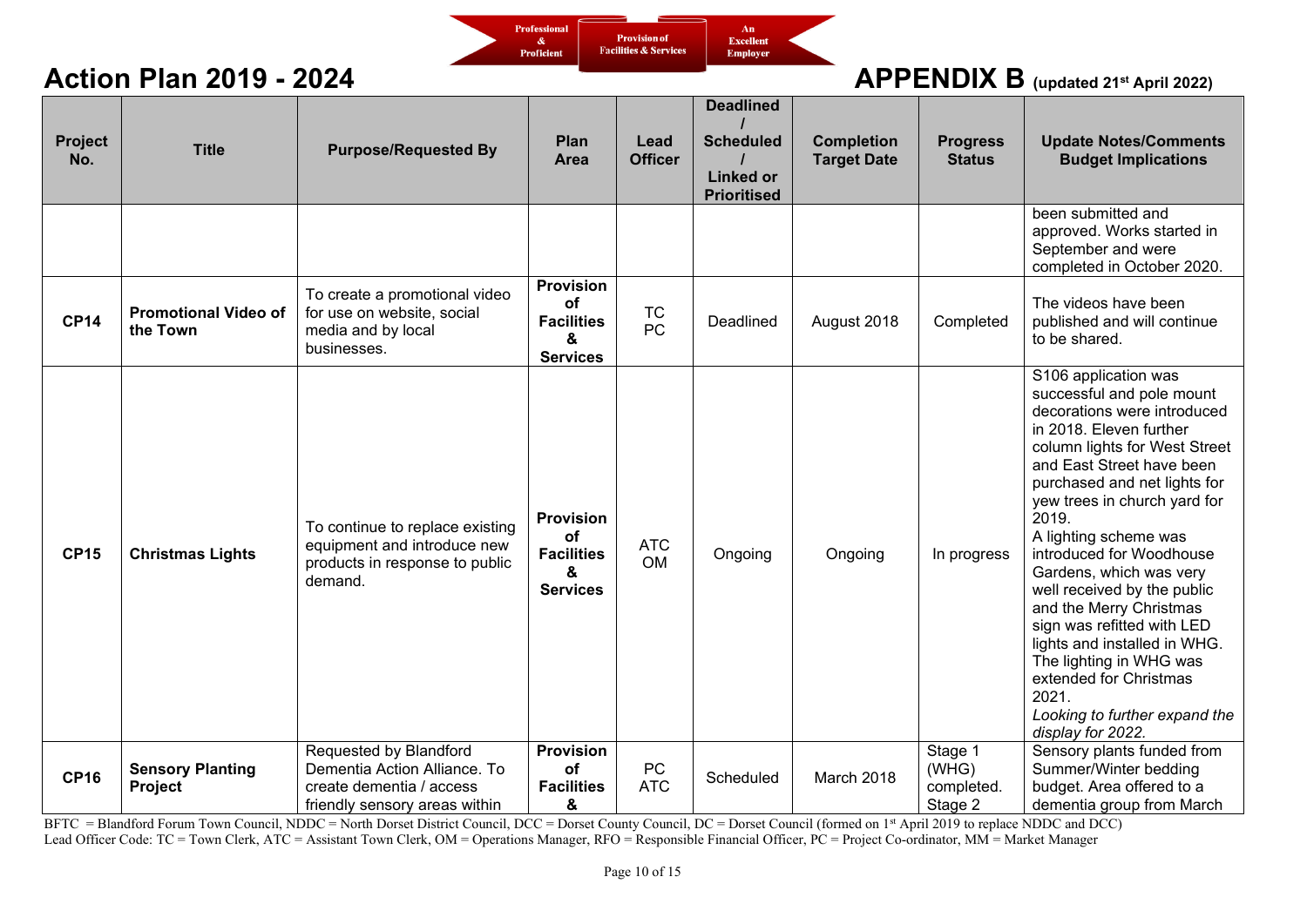

### **Action Plan 2019 - 2024** *APPENDIX B* (updated 21st April 2022)

| Project<br>No. | <b>Title</b>                                                       | <b>Purpose/Requested By</b>                                                                                          | Plan<br>Area                                                        | Lead<br><b>Officer</b> | <b>Deadlined</b><br><b>Scheduled</b><br>Linked or<br><b>Prioritised</b> | <b>Completion</b><br><b>Target Date</b> | <b>Progress</b><br><b>Status</b> | <b>Update Notes/Comments</b><br><b>Budget Implications</b>                                                                                                                        |
|----------------|--------------------------------------------------------------------|----------------------------------------------------------------------------------------------------------------------|---------------------------------------------------------------------|------------------------|-------------------------------------------------------------------------|-----------------------------------------|----------------------------------|-----------------------------------------------------------------------------------------------------------------------------------------------------------------------------------|
|                |                                                                    | Woodhouse Gardens and The<br>Plocks.                                                                                 | <b>Services</b>                                                     |                        |                                                                         |                                         | (The Plocks)<br>completed.       | 2021.<br>Two benches installed by<br>Parish Rooms wall.                                                                                                                           |
| <b>CP17</b>    | <b>Extension to</b><br><b>Woodhouse Gardens</b><br><b>Pavilion</b> | Extension to improve disabled<br>access, provide disabled<br>unisex toilets, larger kitchen<br>and lockable storage. | <b>Provision</b><br>οf<br><b>Facilities</b><br>&<br><b>Services</b> | ТC<br><b>OM</b><br>РC  | Scheduled                                                               | September<br>2019                       | Completed                        | Capital funding approved by<br>Council and grant approved<br>by Awards For All. Works<br>started in May 2019 for a 12-<br>week period and were<br>completed in September<br>2019. |

# **PEOPLE** *Affecting staff, councillor and management procedures*

| <b>PE01</b> | To investigate the<br>introduction of an<br>apprenticeship<br>scheme at the Town<br>Council                                       | To offer an Apprenticeship<br>Scheme for horticultural, trees<br>and timber, customer service<br>and business administration<br>students to work at BFTC.            | An<br><b>Excellent</b><br><b>Employer</b> | <b>TC</b><br><b>OM</b> | Scheduled                        | None | In progress                                                               | Officers approached<br>Kingston Maurward College<br>and discussed possibilities<br>with other organisations to<br>recruit staff via an<br>apprenticeship scheme,<br>currently to no avail however<br>attempts will continue as and<br>when required. BFTC<br>participated in work<br>experience week with The<br><b>Blandford School in</b><br>September 2019. |
|-------------|-----------------------------------------------------------------------------------------------------------------------------------|----------------------------------------------------------------------------------------------------------------------------------------------------------------------|-------------------------------------------|------------------------|----------------------------------|------|---------------------------------------------------------------------------|----------------------------------------------------------------------------------------------------------------------------------------------------------------------------------------------------------------------------------------------------------------------------------------------------------------------------------------------------------------|
| <b>PE02</b> | <b>Staffing review due</b><br>to forthcoming land<br>transfers and<br>external projects<br><b>Updated to include</b><br>the Local | As a result of forthcoming land<br>transfers and once the effect of<br>the projects in the Plan is<br>known, review staffing<br>arrangements for<br>appropriateness. | An<br><b>Excellent</b><br><b>Employer</b> | <b>TC</b><br><b>OM</b> | Linked<br>to<br>$CP10 -$<br>CP11 | None | Ongoing<br>(annual<br>reports to<br>F&S<br>Committee<br>in.<br>September) | Completed in relation to<br>amenity areas taken over<br>from (then) NDDC.<br>Will be subject to future<br>review once Westbury Way<br>and Badbury Heights<br>developments are                                                                                                                                                                                  |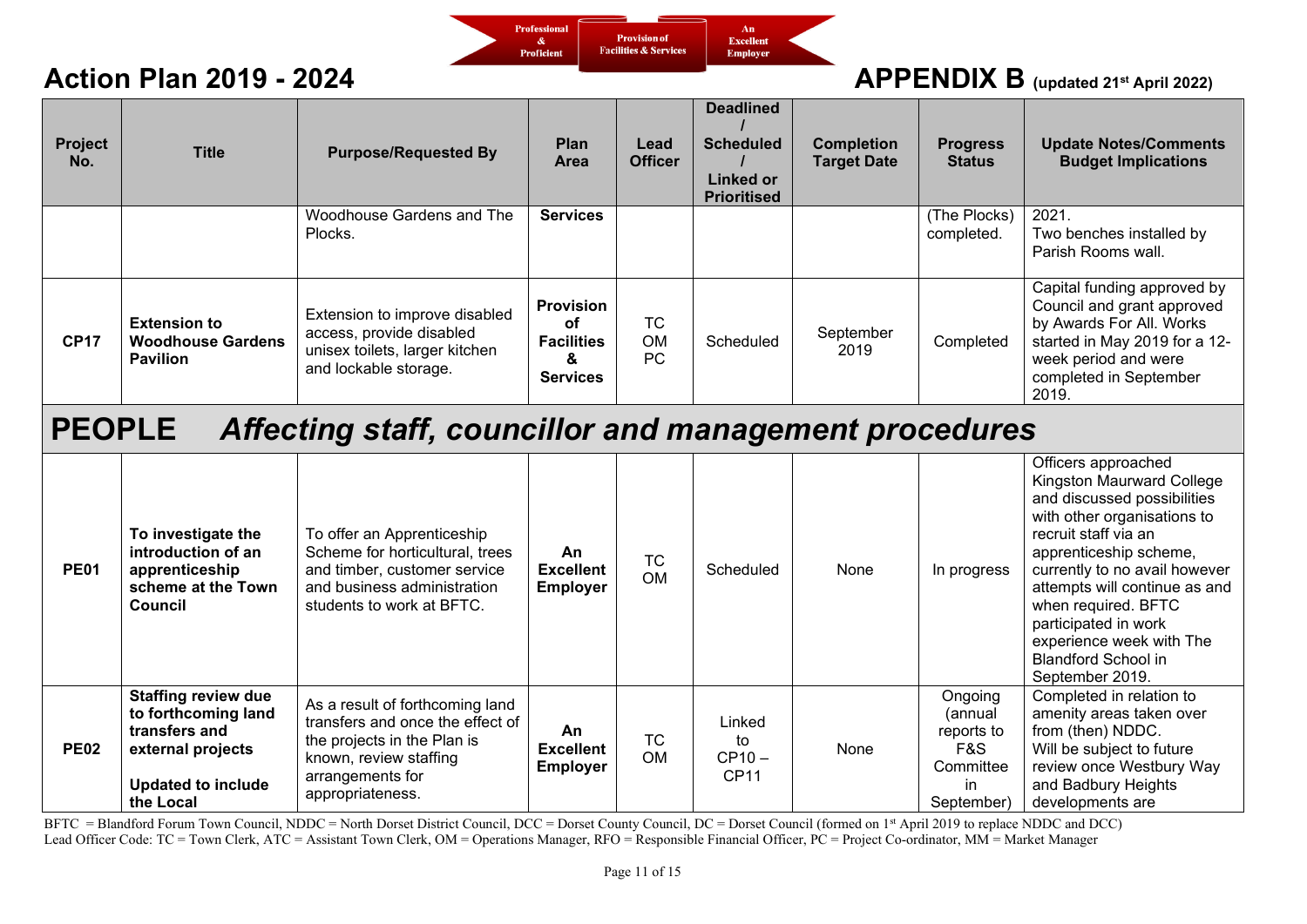

| Project<br>No. | <b>Title</b>                                                                                                  | <b>Purpose/Requested By</b>                                                                                                                                              | Plan<br>Area                           | Lead<br><b>Officer</b>  | <b>Deadlined</b><br><b>Scheduled</b><br><b>Linked or</b><br><b>Prioritised</b> | <b>Completion</b><br><b>Target Date</b> | <b>Progress</b><br><b>Status</b> | <b>Update Notes/Comments</b><br><b>Budget Implications</b>                                                                                                                                                                                                                                                                                                               |
|----------------|---------------------------------------------------------------------------------------------------------------|--------------------------------------------------------------------------------------------------------------------------------------------------------------------------|----------------------------------------|-------------------------|--------------------------------------------------------------------------------|-----------------------------------------|----------------------------------|--------------------------------------------------------------------------------------------------------------------------------------------------------------------------------------------------------------------------------------------------------------------------------------------------------------------------------------------------------------------------|
|                | <b>Government Review</b><br>(LGR) 2018/19<br>subject to any<br>offers/requests from<br><b>Dorset Council.</b> |                                                                                                                                                                          |                                        |                         |                                                                                |                                         |                                  | transferred from the<br>developer to the Town<br>Council. Council has<br>approved recruitment of an<br>additional groundsman once<br>the land is transferred.                                                                                                                                                                                                            |
|                | <b>PROCESSES</b>                                                                                              | Affecting working practices and processes                                                                                                                                |                                        |                         |                                                                                |                                         |                                  |                                                                                                                                                                                                                                                                                                                                                                          |
| <b>PR01</b>    | Review/update<br>standing orders and<br>financial regulations                                                 | To ensure accuracy and reflect<br>current working arrangements.                                                                                                          | Professional<br>&<br><b>Proficient</b> | <b>TC</b>               | Deadlined                                                                      | December<br>2016                        | Completed                        | Updated September 2021                                                                                                                                                                                                                                                                                                                                                   |
| <b>PR02</b>    | To redesign and<br>develop the Town<br><b>Council's website</b><br>and Facebook page                          | To transfer the existing<br>website to an improved<br>software package and<br>redesign the Town Council's<br>website to improve<br>appearance and use.                   | Professional<br>&<br><b>Proficient</b> | <b>TC</b><br><b>ATC</b> | Deadlined                                                                      | March 2013                              | Completed                        | Councillors agreed to create<br>a new website designed by a<br>local resident. The new<br>design went live in October<br>2017.                                                                                                                                                                                                                                           |
| <b>PR03</b>    | <b>Local Council Award</b><br><b>Scheme</b>                                                                   | To continue to work towards<br>achieving the LCAS awards to<br>demonstrate that BFTC is an<br>active, effective and efficient<br>Council serving its local<br>community. | Professional<br>&<br><b>Proficient</b> | <b>TC ATC</b>           | Deadlined                                                                      | December<br>2016                        | Completed                        | <b>Quality Council Status</b><br>achieved in January 2008<br>and reaccredited in 2012.<br>Change introduced to system<br>(now Local Council Award<br>Scheme). Application<br>completed and submitted<br>13th October 2015. Quality<br>Status awarded March 2016.<br><b>Quality Gold status awarded</b><br>March 2017.<br>The Quality Gold status has<br>been re-awarded. |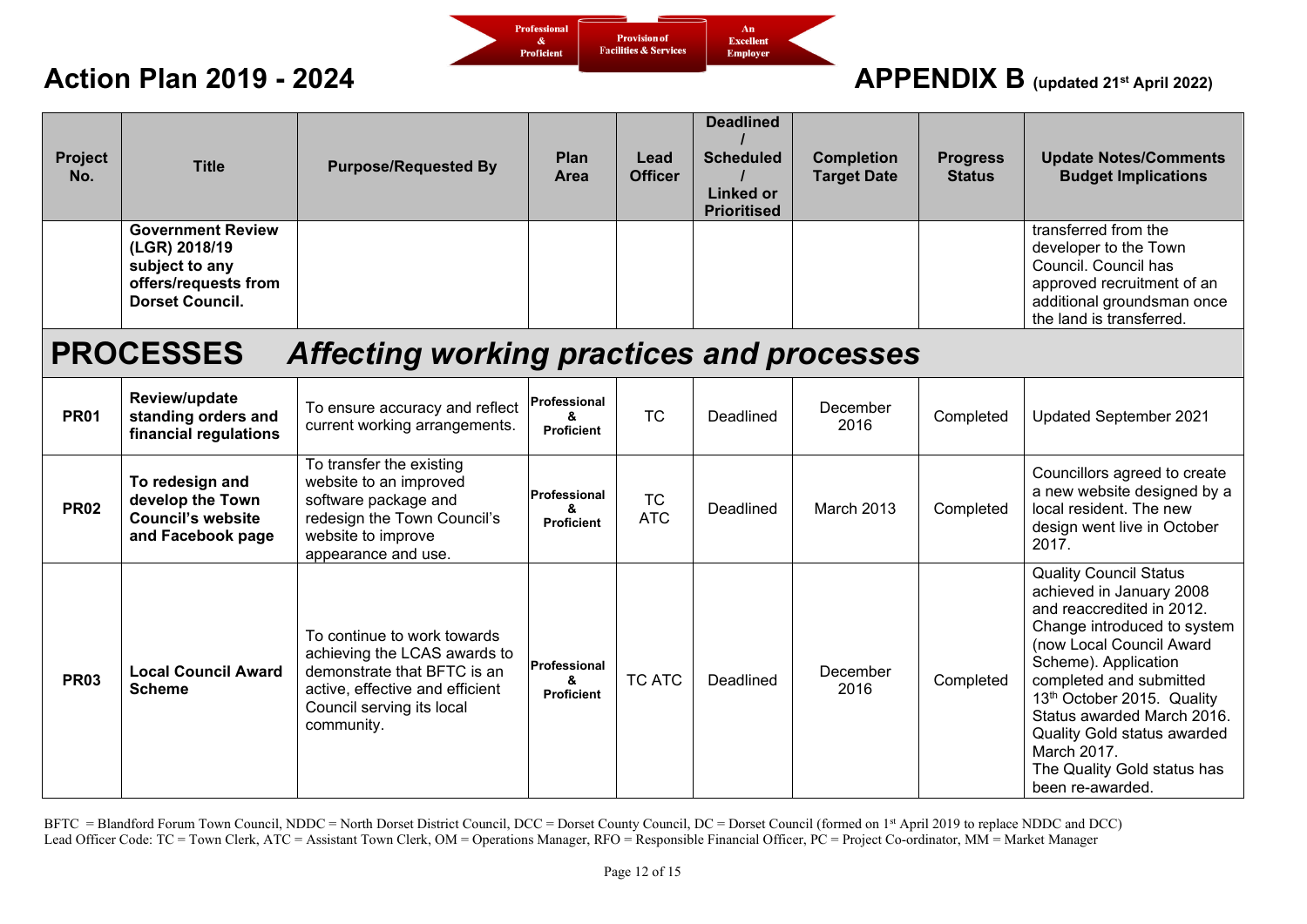

| Project<br>No. | <b>Title</b>                                                                   | <b>Purpose/Requested By</b>                                                                                                                                            | <b>Plan</b><br>Area                           | Lead<br><b>Officer</b>               | <b>Deadlined</b><br><b>Scheduled</b><br><b>Linked or</b><br><b>Prioritised</b> | <b>Completion</b><br><b>Target Date</b> | <b>Progress</b><br><b>Status</b> | <b>Update Notes/Comments</b><br><b>Budget Implications</b>                                                                                                                                                                                                                                                                                                                               |
|----------------|--------------------------------------------------------------------------------|------------------------------------------------------------------------------------------------------------------------------------------------------------------------|-----------------------------------------------|--------------------------------------|--------------------------------------------------------------------------------|-----------------------------------------|----------------------------------|------------------------------------------------------------------------------------------------------------------------------------------------------------------------------------------------------------------------------------------------------------------------------------------------------------------------------------------------------------------------------------------|
| <b>PR04</b>    | <b>Neighbourhood Plan</b>                                                      | To work with surrounding<br>parishes of Bryanston and<br>Blandford St Mary to develop a<br>Neighbourhood Plan.                                                         | Professional<br>ጼ<br><b>Proficient</b>        | <b>TC</b><br><b>PC</b>               | Scheduled                                                                      | Spring 2017                             | Completed                        | Reg 14 and 16 consultations<br>have been completed.<br>An examiner was appointed,<br>and a hearing was held on<br>12th November 2019.<br>Following the hearing and<br>further representation from<br>opposing sites the group is<br>waiting for the Decision<br>Statement from DC. The<br>Referendum has been<br>postponed to May 2021 to<br>due Covid-19.<br>The Plan has been adopted. |
| <b>PR05</b>    | <b>Community</b><br><b>Resilience Plan</b>                                     | To work together with<br>residents, businesses,<br>community partnerships and<br>local organisations to develop<br>a Community Resilience Plan<br>for Blandford Forum. | <b>Professional</b><br>&<br><b>Proficient</b> | <b>TC</b><br><b>ATC</b><br><b>OM</b> | Scheduled                                                                      | Unknown                                 | In progress                      | This document has been<br>drafted by the OM and<br>requires substantial input<br>and commitment from the<br>community before it can be<br>considered and adopted.<br>Workloads at present mean<br>that this has not been<br>progressed.                                                                                                                                                  |
| <b>PR06</b>    | <b>Green Flag Awards</b><br>for open spaces,<br>cemetery, parks and<br>gardens | To research what opportunities<br>are available for the Town<br>Council venues                                                                                         | <b>Professional</b><br>ጼ<br><b>Proficient</b> | <b>TC</b>                            | Scheduled                                                                      | Unknown                                 | To be<br>started                 | Research to be started.                                                                                                                                                                                                                                                                                                                                                                  |
|                |                                                                                |                                                                                                                                                                        |                                               |                                      |                                                                                |                                         |                                  |                                                                                                                                                                                                                                                                                                                                                                                          |

# **Influences** *Cross-cutting theme*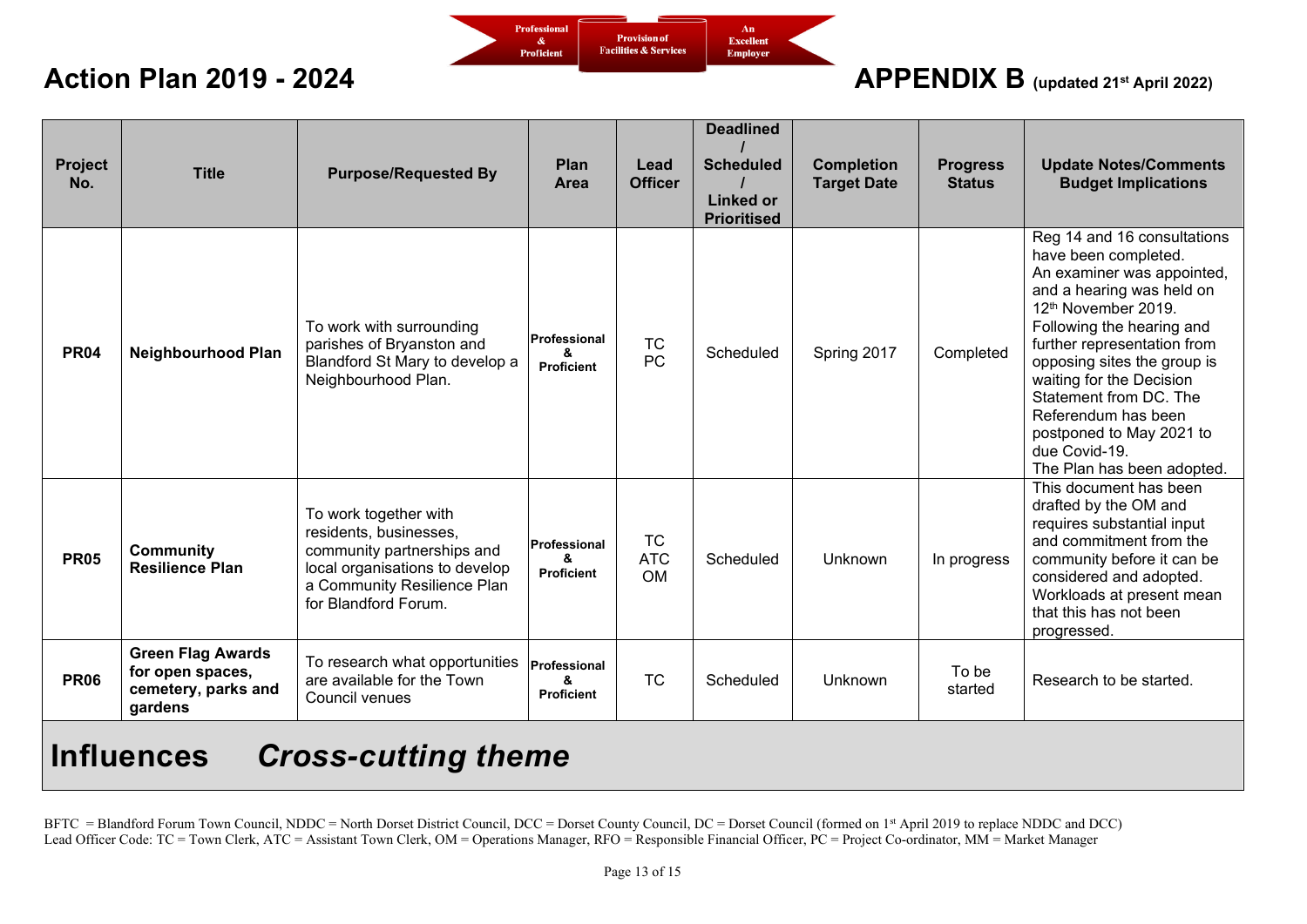

| Project<br>No. | <b>Title</b>                                                                                                                                                                                       | <b>Purpose/Requested By</b>                                                                                                                                                                                                                                          | Plan<br>Area                                                               | Lead<br><b>Officer</b> | <b>Deadlined</b><br><b>Scheduled</b><br><b>Linked or</b><br><b>Prioritised</b> | <b>Completion</b><br><b>Target Date</b> | <b>Progress</b><br><b>Status</b> | <b>Update Notes/Comments</b><br><b>Budget Implications</b>                                                                                                                                                                                                                                                                                                      |
|----------------|----------------------------------------------------------------------------------------------------------------------------------------------------------------------------------------------------|----------------------------------------------------------------------------------------------------------------------------------------------------------------------------------------------------------------------------------------------------------------------|----------------------------------------------------------------------------|------------------------|--------------------------------------------------------------------------------|-----------------------------------------|----------------------------------|-----------------------------------------------------------------------------------------------------------------------------------------------------------------------------------------------------------------------------------------------------------------------------------------------------------------------------------------------------------------|
| <b>IN01</b>    | <b>Boundary Review</b>                                                                                                                                                                             | To continue to pursue an<br>extension of the town's<br>boundary to reflect the usage<br>of the town's facilities and<br>services. Requested by<br>Councillors.                                                                                                       | <b>Provision</b><br><b>of</b><br><b>Facilities</b><br>&<br><b>Services</b> | <b>TC</b>              | Prioritised                                                                    | Unknown                                 | In progress                      | <b>Town Council submitted</b><br>proposals to Dorset Council<br>which were not approved.                                                                                                                                                                                                                                                                        |
| <b>IN02</b>    | <b>Dorset Council - Car</b><br><b>Parks</b>                                                                                                                                                        | To review the feasibility of<br>taking over the running of the<br>car parks from the Dorset<br>Council. Requested by<br>Councillors.                                                                                                                                 | <b>Provision</b><br><b>of</b><br><b>Facilities</b><br>&<br><b>Services</b> | <b>TC</b>              | Scheduled<br>Linked to<br>PEO <sub>2</sub>                                     | Unknown                                 | On hold                          | To be re-evaluated due to<br>change to Dorset Council. To<br>date, town/parish councils<br>advised car parks won't be<br>transferred.                                                                                                                                                                                                                           |
| <b>IN03</b>    | <b>Devolution - To</b><br>continue to consider<br>the transfer of<br>responsibility for<br>services and<br>facilities from local<br>authorities that will<br>benefit the residents<br>and the town | Financial pressures on the<br>local authority, in conjunction<br>with the Working Together<br>document.                                                                                                                                                              | <b>Provision</b><br><b>of</b><br><b>Facilities</b><br>&<br><b>Services</b> | <b>TC</b>              | Prioritised<br>And linked<br>to PE02<br>and INO <sub>2</sub>                   | Ongoing                                 | Ongoing                          | To date, the Town Council<br>has taken on the public<br>conveniences, amenity areas<br>and outdoor markets. In<br>addition, it provides financial<br>support to the Youth Centre.<br>See IN02 above.<br>To be re-evaluated due to<br>change to DC.                                                                                                              |
| <b>IN04</b>    | <b>Parking Review</b>                                                                                                                                                                              | Requested by Councillors.<br>Although the Town Council<br>does not have any car parks it<br>has to run the administration<br>and initial consultations for this<br>parking review of Blandford<br>Forum and the Assistant Town<br>Clerk is facilitating the project. | <b>Provision</b><br><b>of</b><br><b>Facilities</b><br>&<br><b>Services</b> | <b>ATC</b>             | Deadlined                                                                      | Ongoing                                 | In progress                      | A dedicated webpage has<br>been set up with a public<br>consultation carried out in<br>2017/18. The final review<br>pack was sent to DCC and<br>NDDC for review in March<br>2018. No further updates as<br>the authority is waiting for the<br>new Dorset Council. DC has<br>received the findings from<br>the external company<br>commissioned for this review |